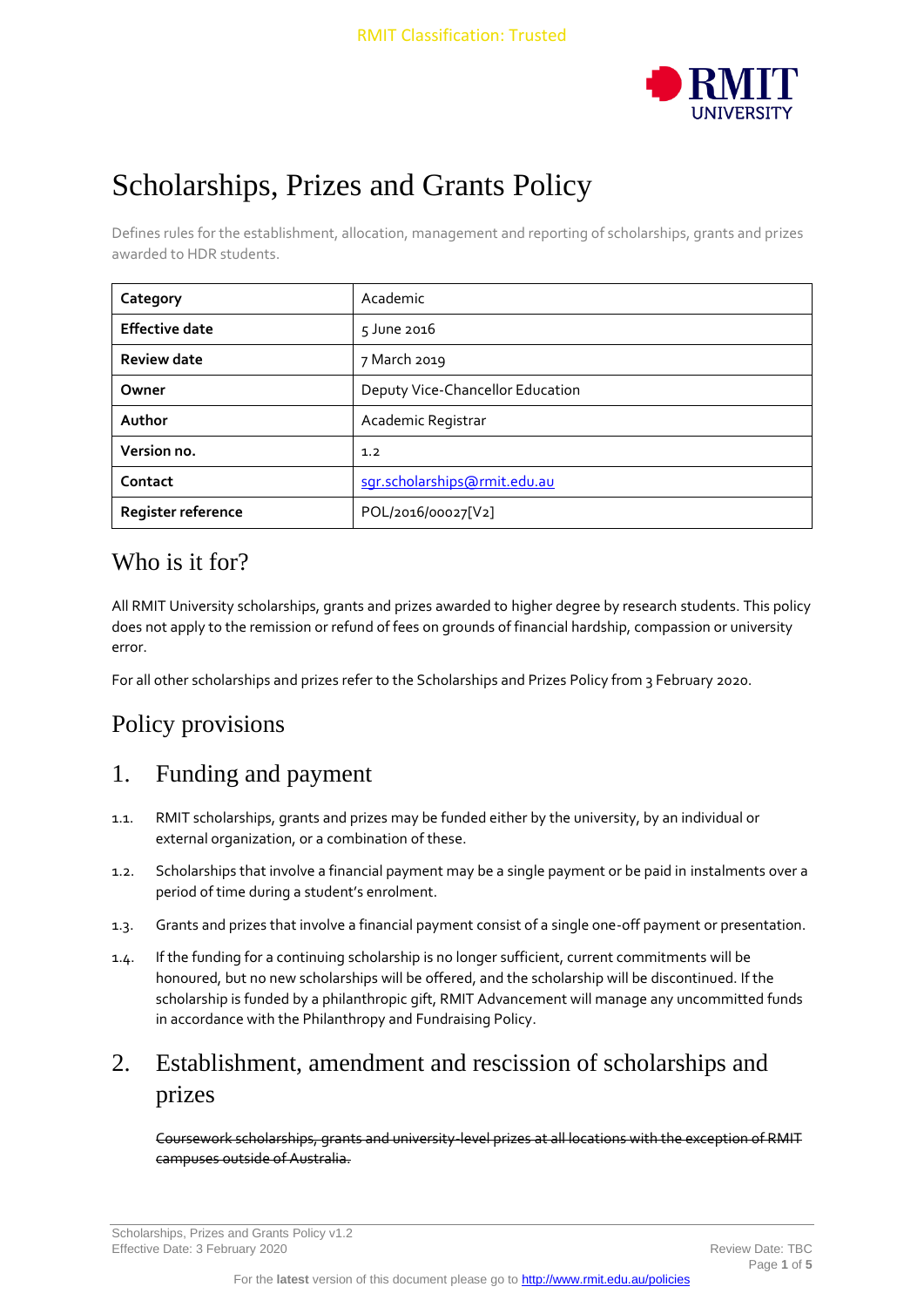- 2.1.1. The Executive Director, International Recruitment and Mobility endorses:
	- proposals of new scholarships (including international mobility scholarships) funded or  $a)$ co-funded by or in conjunction with the International Portfolio, or endorses the rescission of such scholarships, for approval by the Deputy Vice-Chancellor (International).
- 2.1.2. The Director, Student Wellbeing endorses:
	- the proposal of new and the rescission of existing scholarships, grants and university $a)$ level prizes for approval by the Deputy Vice-Chancellor (Education).
- To propose new coursework scholarships and grants, staff complete the coursework scholarships and grants template and submit this by following the instructions on the template.
- 2.1.4. To propose new university-level coursework prizes, staff complete the university-level prizes template and submits this by following the instructions on the template.
- 2.2. Scholarships, grants and university-level prizes at RMIT Vietnam.
	- 2.2.1. The Executive Director, Students endorses the following for approval by the Vice-President Academic, RMIT Vietnam:
		- $a)$ proposals of new scholarships, grants and campus level prizes; and
		- $b)$ the rescission of existing scholarships, grants and campus level prizes.
- 2.3. School, centre, or college-level coursework prizes.
	- 2.3.1. The relevant program manager endorses proposals of new and rescission of existing school or centre prizes for approval by the relevant Dean/Head of School/Centre.
	- 2.3.2. The relevant College Executive endorses proposals of new and rescission of existing collegelevel prizes.
- 2.4. Higher degree by research scholarships, prizes and grants.
	- 2.4.1. The Associate Deputy Vice-Chancellor, Research Training and Development (ADVC RT&D) endorses:
		- the proposal of new, and amendment or rescission of existing, university-level higher  $a)$ degree by research (HDR) scholarships, prizes and grants for approval by the Deputy Vice-Chancellor Research and Innovation or delegate.
	- 2.4.2. The relevant College Director, Higher Degrees by Research endorses:
		- proposals of new, and amendment or rescission of existing, college HDR scholarships,  $a)$ prizes and grants for approval by the relevant College Pro Vice-Chancellor or delegate.
	- 2.4.3. The Deputy Dean/Head of School, Research and Innovation endorses:
		- proposals of new, and amendment or rescission of existing, school or research centre  $a)$ HDR scholarships, prizes and grants for approval by the relevant Dean/Head of School.

#### 3. Allocation of scholarships, grants and prizes

#### 3.1. Coursework scholarships, grants and prizes.

Scholarships, Prizes and Grants Policy v1.2 Effective Date: 3 February 2020 Review Date: TBC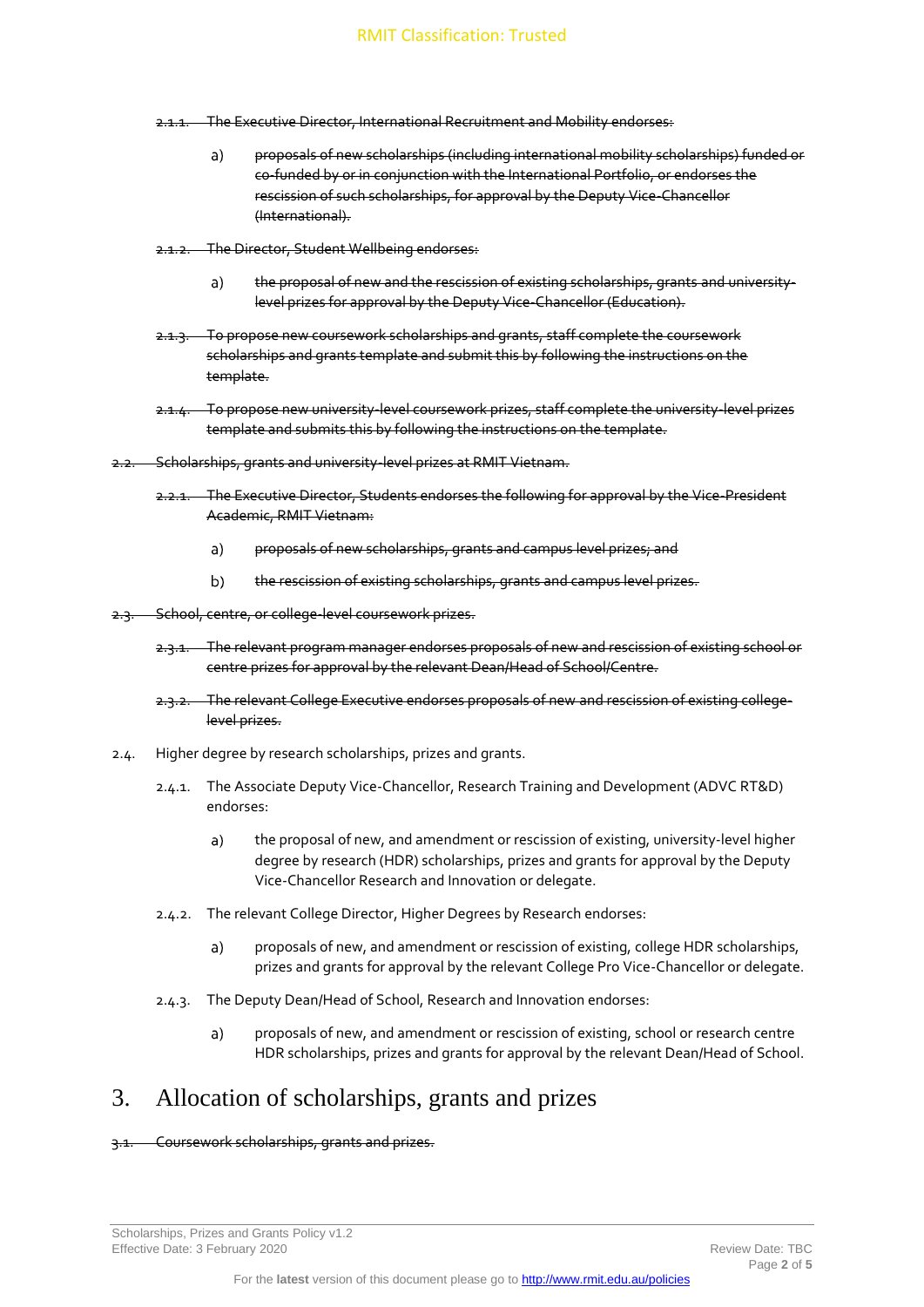3.1.1. Scholarships and grants may be awarded on the basis of merit or equity considerations, or both.

#### 3.1.2. Prizes are awarded on the basis of merit.

- 3.2. HDR scholarships, grants and prizes
	- 3.2.1. The HDR Scholarships Subcommittee of RMIT Research Committee approves the allocation of all centrally funded higher degree by research (HDR) stipend scholarships.
		- $a)$ Centrally funded HDR scholarships are awarded on a consistent merit-based ranking process.
		- $b)$ The HDR Scholarships Subcommittee may, however, consider issues of equity and strategic allocation in the ranking and awarding of HDR Scholarships.
		- For non-centrally funded scholarships with stipend, the school or college provides  $\mathsf{C}$ details of the proposed ranking and/or selection and nomination of applicants, for approval by the ADVC RT&D.
		- $d)$ All HDR scholarships awarded by RMIT University have consistent terms and conditions which will be published annually by the School of Graduate Research.
	- 3.2.2. The ADVC RT&D approves the allocation of all centrally funded HDR grants on the basis of recommendations by College Directors, Higher Degrees by Research.
	- 3.2.3. The Deputy Vice-Chancellor, Research and Innovation or their delegate approves the allocation of all centrally funded HDR prizes on the basis of recommendations.
	- 3.2.4. The following officers approve the allocation of HDR fee scholarships:
		- $a)$ the ADVC RT&D, where the scholarship is funded by the budget of the School of Graduate Research
		- b) the Deputy Pro Vice-Chancellor, Research and Innovation, where the scholarship is funded by the budget of a college
		- $\mathsf{C}$ the Dean/Head of School, where the scholarship is funded by the budget of a school.

#### 4. Offer and acceptance of scholarships, grants and prizes

- 4.1. The University may offer scholarships and grants to prospective and current students, who must meet the approved eligibility requirements before they can be considered for a scholarship, grant or prize.
- 4.2. A scholarship or grant can only be activated once the student has enrolled.
- 4.3. In order to be eligible for a school, centre, college or university-level prize a person must be a current student or recent graduate of the university (as specified by the prize).
- 4.4. A candidate for a scholarship, grant or prize must not have:
	- 4.4.1. any overdue debts owed to the university; or
	- 4.4.2. a record of academic or general misconduct.
- 4.5. An offer of a scholarship, grant or prize will be made in writing and will include the:
	- 4.5.1. terms and conditions;
	- 4.5.2. value and duration of the scholarship; and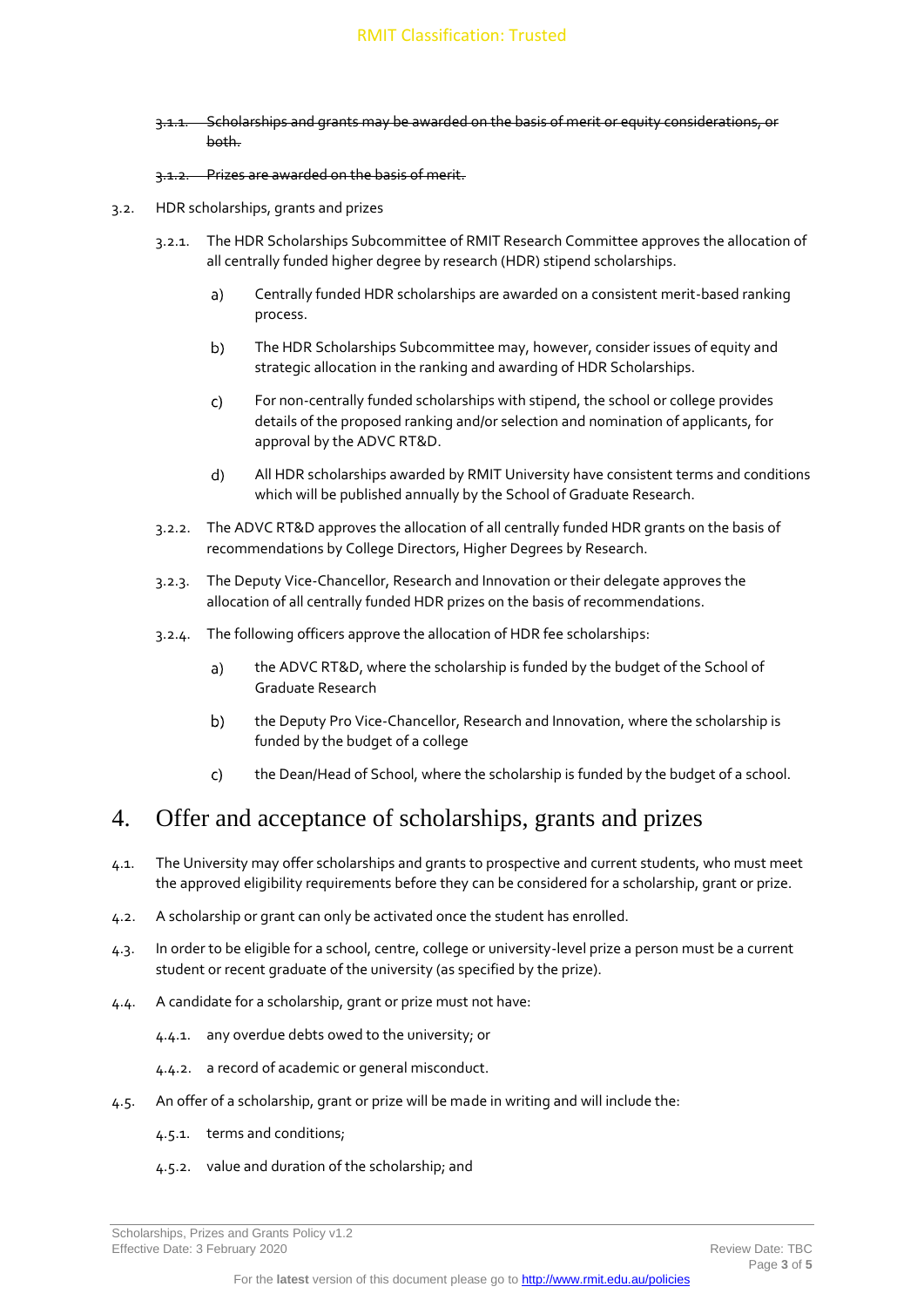- 4.5.3. instructions for acceptance.
- 4.6. A successful candidate accepts the offer of a scholarship and its terms and conditions by following the instructions for acceptance outlined in the letter of offer.

#### 5. Qualification documents

5.1. The Academic Registrar will approve a schedule of merit-based coursework and HDR scholarships that appear on the academic transcript and the Australian Higher Education Graduation Statement (AHEGS) of the scholarship recipient.

#### 6. Reporting requirements

6.1. Coursework scholarships, prizes and grants

- 6.1.1. The Director, Student Wellbeing and the Executive Director, Students, RMIT Vietnam submit an annual report to Academic Board of all scholarships and grants that have been awarded or discontinued in the past academic year.
- 6.1.2. Schools submit an annual report of all prizes they have awarded or discontinued in the past academic year to the College Pro Vice-Chancellor.
- 6.1.3. Centres at a campus outside Australia submit an annual report of all prizes they have awarded or discontinued in the past academic year to the Campus President.
- 6.1.4. College Pro Vice-Chancellors and Presidents of campuses outside Australia submit an annual summary report to Academic Board of prizes awarded or discontinued in the past academic year, in their college or campus.
- 6.2. Higher degrees by research scholarships, prizes and grants
	- 6.2.1. Schools, research centres and colleges submit an annual report of all higher degree by research (HDR) scholarships, prizes and grants they have awarded, rescinded or discontinued in the past year to the College Research Committee for endorsement before submission to the ADVC T&D.
	- 6.2.2. The ADVC T&D submits an annual report on centrally funded HDR scholarships, prizes and grants awarded, rescinded or discontinued in the past year to the Graduate Research Committee for noting. The report is then submitted to Research Committee and the Academic Board.

#### 7. Grievance and complaint procedures

7.1. Grievances and complaints relating to scholarships, grants and prizes will be managed in accordance with the Student and Student-Related Complaints Policy.

#### **Definitions**

(Note: Commonly defined terms are in the RMIT Policy Glossary. Any defined terms below are specific to this policy).

| Grant | A one-off payment or benefit (financial or otherwise) to a student for a study-related      |  |  |  |
|-------|---------------------------------------------------------------------------------------------|--|--|--|
|       | purpose such as conference attendance, travel, purchase of equipment or services. It may be |  |  |  |